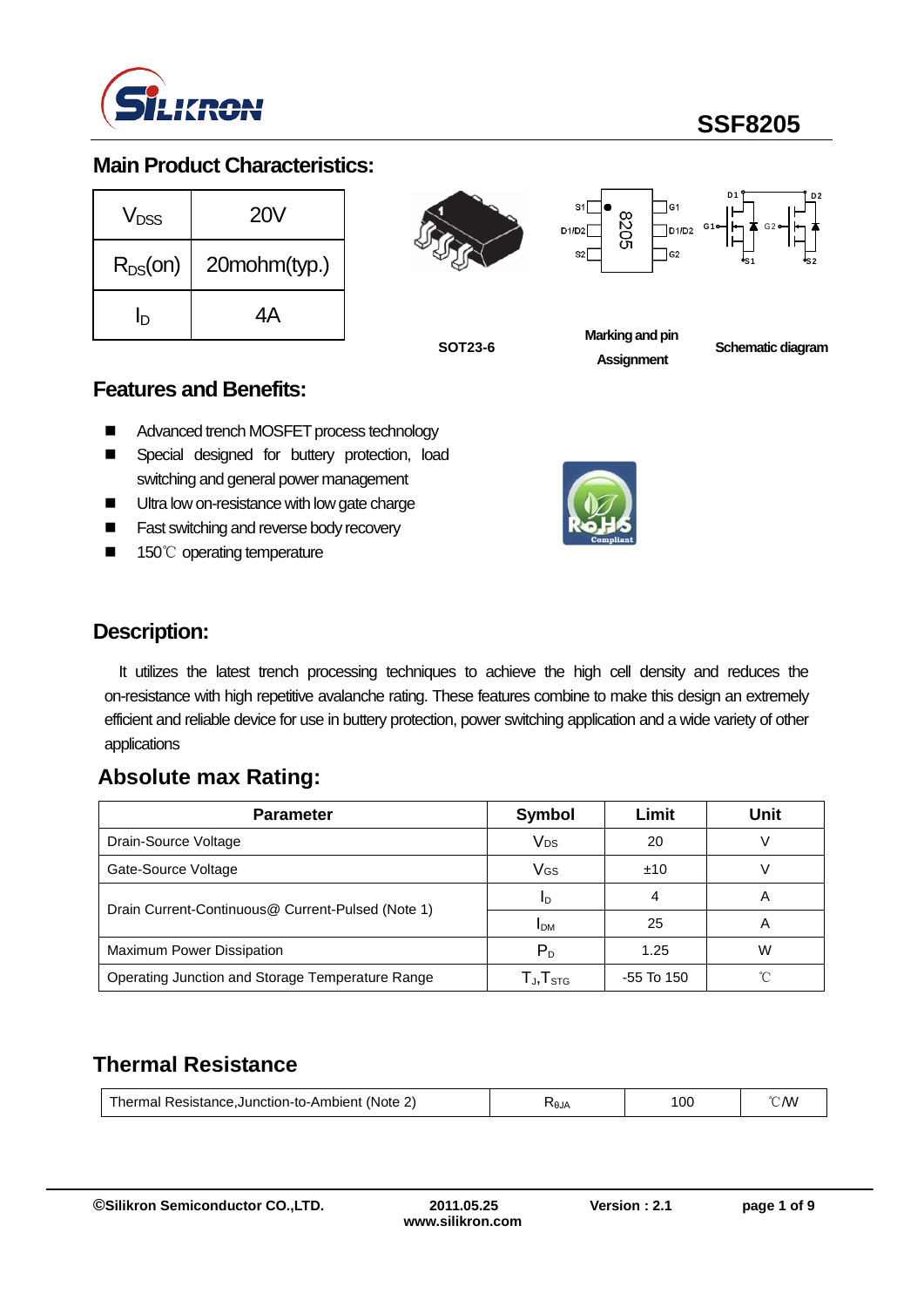

# **Electrical Characterizes** @T<sub>A</sub>=25℃ unless otherwise specified

| <b>Parameter</b>                          | <b>Symbol</b>         | <b>Condition</b>                                   | Min | <b>Typ</b> | <b>Max</b>     | <b>Unit</b> |
|-------------------------------------------|-----------------------|----------------------------------------------------|-----|------------|----------------|-------------|
| OFF CHARACTERISTICS                       |                       |                                                    |     |            |                |             |
| Drain-Source Breakdown Voltage            | BV <sub>DSS</sub>     | $V_{GS}$ =0V I <sub>D</sub> =250µA                 | 20  |            |                | $\vee$      |
| Zero Gate Voltage Drain Current           | $I_{DSS}$             | $V_{DS} = 20V$ , $V_{GS} = 0V$                     |     |            | 1              | μA          |
| Gate-Body Leakage Current                 | $I_{GSS}$             | $V_{GS} = \pm 10V$ , $V_{DS} = 0V$                 |     |            | ±100           | nA          |
| <b>ON CHARACTERISTICS (Note 3)</b>        |                       |                                                    |     |            |                |             |
| <b>Gate Threshold Voltage</b>             | $V_{GS(th)}$          | $V_{DS} = V_{GS}$ , I <sub>D</sub> =250 $\mu$ A    | 0.5 | 0.8        | 1.2            | $\vee$      |
|                                           |                       | $V$ <sub>GS</sub> =4V, $ID=4A$                     |     | 20         | 30             | $m\Omega$   |
| Drain-Source On-State Resistance          | $R_{DS(ON)}$          | $V_{GS} = 2.5V$ , $I_D = 3A$                       |     | 25         | 45             | $m\Omega$   |
| Forward Transconductance                  | $q_{FS}$              | $V_{DS}=5V, I_D=4A$                                |     | 10         |                | S           |
| <b>DYNAMIC CHARACTERISTICS (Note4)</b>    |                       |                                                    |     |            |                |             |
| Input Capacitance                         | $C_{\text{Iss}}$      |                                                    |     | 800        |                | PF          |
| <b>Output Capacitance</b>                 | C <sub>oss</sub>      | $V_{DS}=8V$ , $V_{GS}=0V$ ,<br>$F=1.0$ MHz         |     | 155        |                | <b>PF</b>   |
| Reverse Transfer Capacitance              | C <sub>rss</sub>      |                                                    |     | 125        |                | <b>PF</b>   |
| <b>SWITCHING CHARACTERISTICS (Note 4)</b> |                       |                                                    |     |            |                |             |
| Turn-on Delay Time                        | $t_{d(on)}$           |                                                    |     | 18.3       |                | nS          |
| Turn-on Rise Time                         | $t_{r}$               | $V_{DD} = 10V, I_D = 1A$                           |     | 4.8        |                | nS          |
| Turn-Off Delay Time                       | $t_{d(off)}$          | $V_{GS}$ =4V, R <sub>GEN</sub> =10 $\Omega$        |     | 43.5       |                | nS          |
| <b>Turn-Off Fall Time</b>                 | $t_{\rm f}$           |                                                    |     | 20         |                | nS          |
| <b>Total Gate Charge</b>                  | $Q_{q}$               |                                                    |     | 11         |                | nC          |
| Gate-Source Charge                        | $Q_{gs}$              | $V_{DS}=10V, I_D=4A$ ,<br>$V$ <sub>GS</sub> =4 $V$ |     | 2.2        |                | nC          |
| Gate-Drain Charge                         | $Q_{gd}$              |                                                    |     | 2.5        |                | nC          |
| <b>DRAIN-SOURCE DIODE CHARACTERISTICS</b> |                       |                                                    |     |            |                |             |
| Diode Forward Voltage (Note 3)            | <b>V<sub>SD</sub></b> | $V_{GS}=0V, I_S=2A$                                |     | 0.8        | 1.2            | V           |
| Diode Forward Current (Note 2)            | $I_{\rm S}$           |                                                    |     |            | $\overline{2}$ | A           |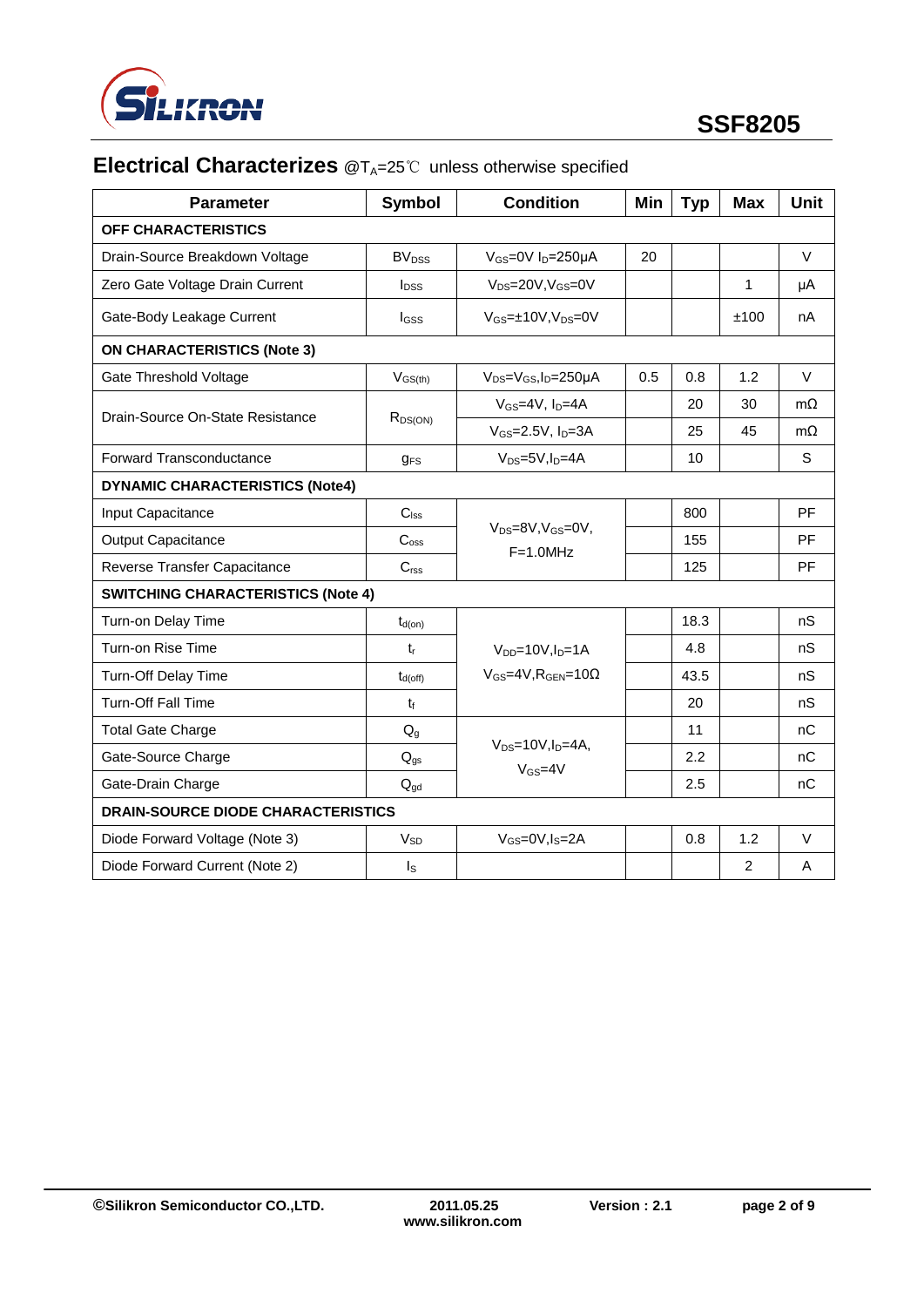

## **Test circuits and Waveforms**



#### **NOTES:**

- 1. Repetitive Rating: Pulse width limited by maximum junction temperature.
- 2. Surface Mounted on FR4 Board, t ≤ 10 sec.
- 3. Pulse Test: Pulse Width ≤ 300μs, Duty Cycle ≤ 2%.
- 4. Guaranteed by design, not subject to production testing.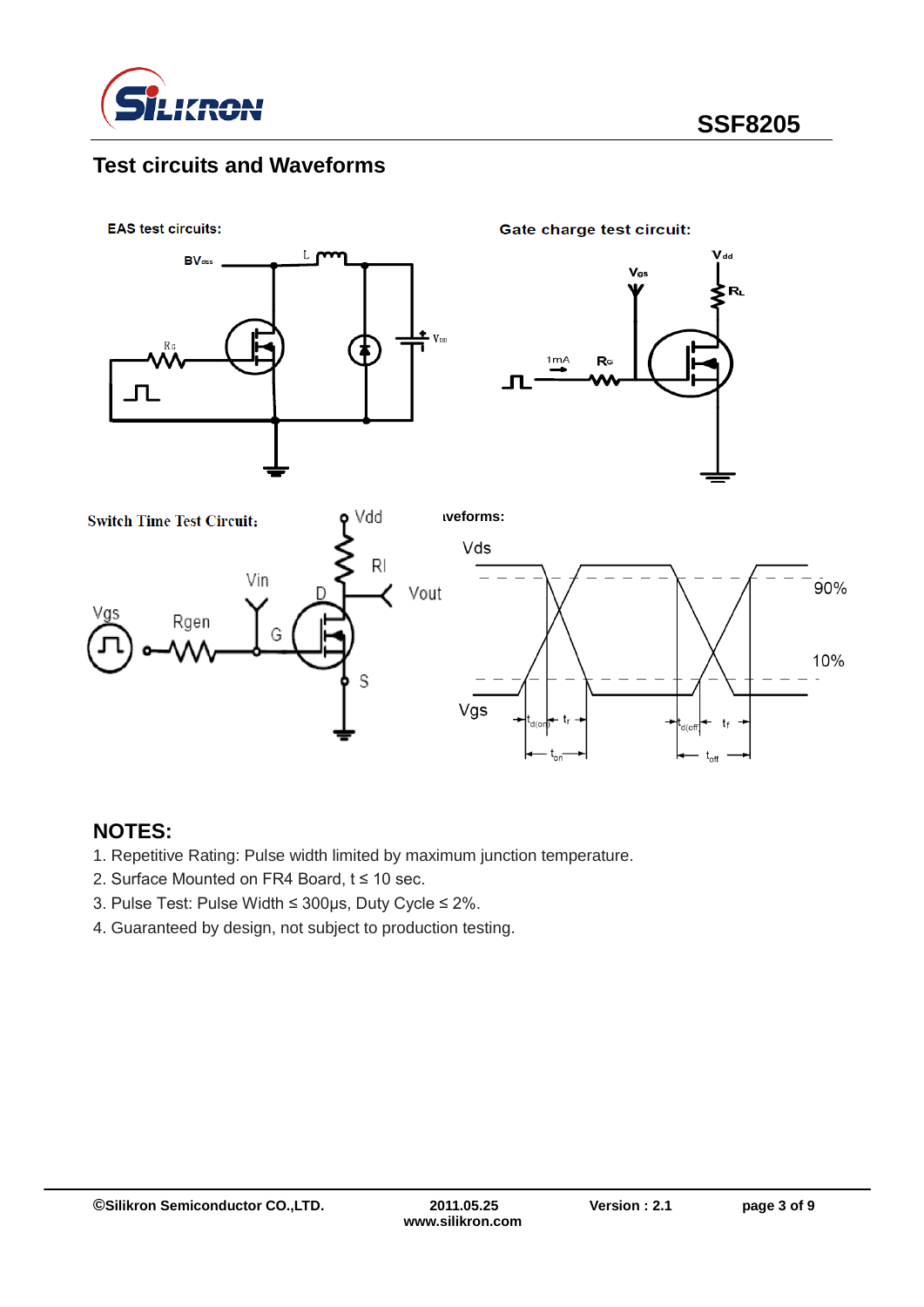

# **SSF8205**



## **Typical electrical and thermal characteristics**





**Figure 3: Drain-Source On-Resistance**



**Figure 2: Transfer Characteristics**







**www.silikron.com**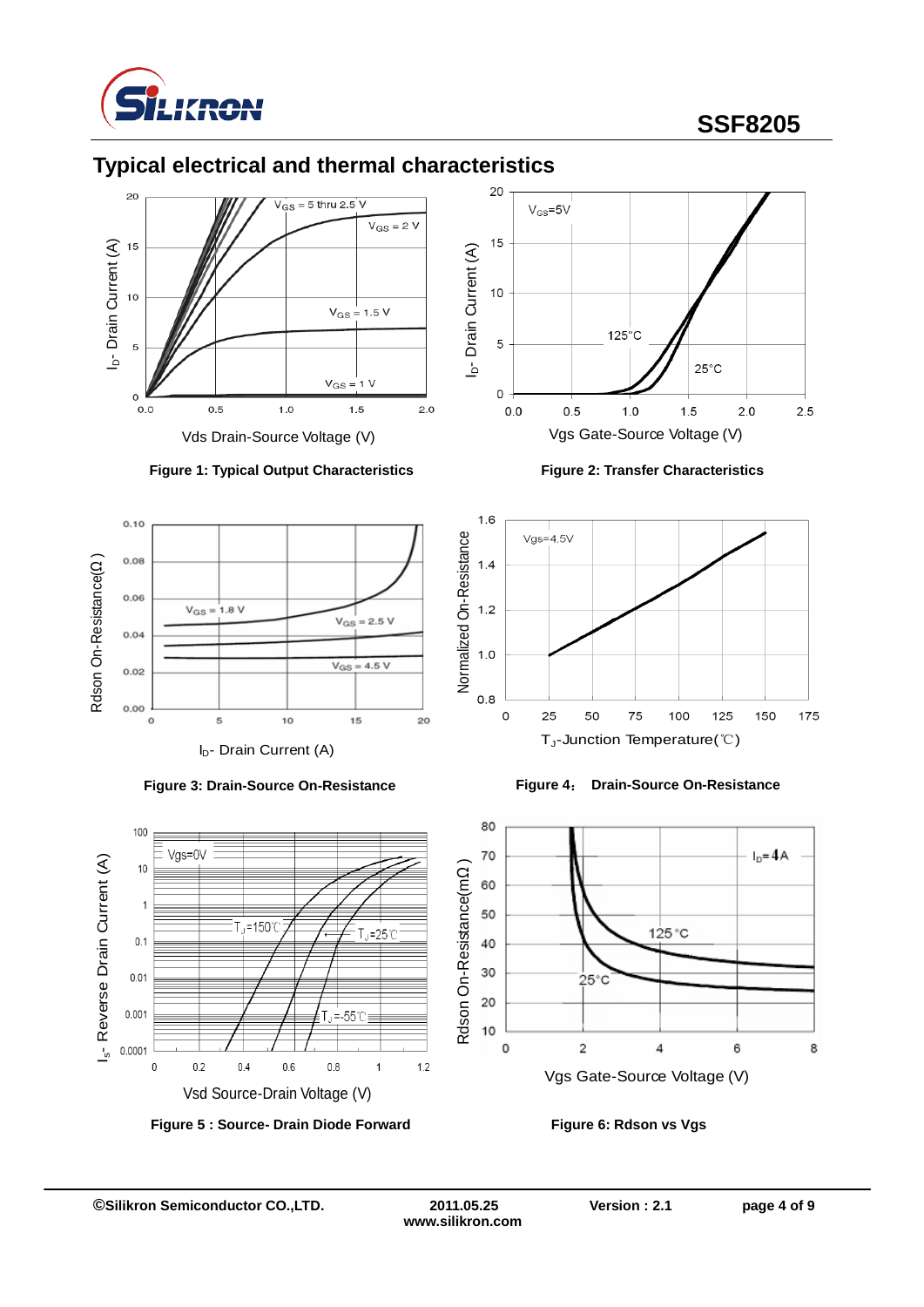

5

 $\overline{1}$ 

 $0.1$  $0.1$ 

# **SSF8205**











**Figure 10: Capacitance vs Vds**



**Figure 11: Safe Operation Area**

 $10<sub>s</sub>$ 

DC

 $\overline{1}$ 

1<sub>ms</sub>

10<sub>ms</sub>

 $100<sub>m</sub>$ 

100

 $1s$ 

10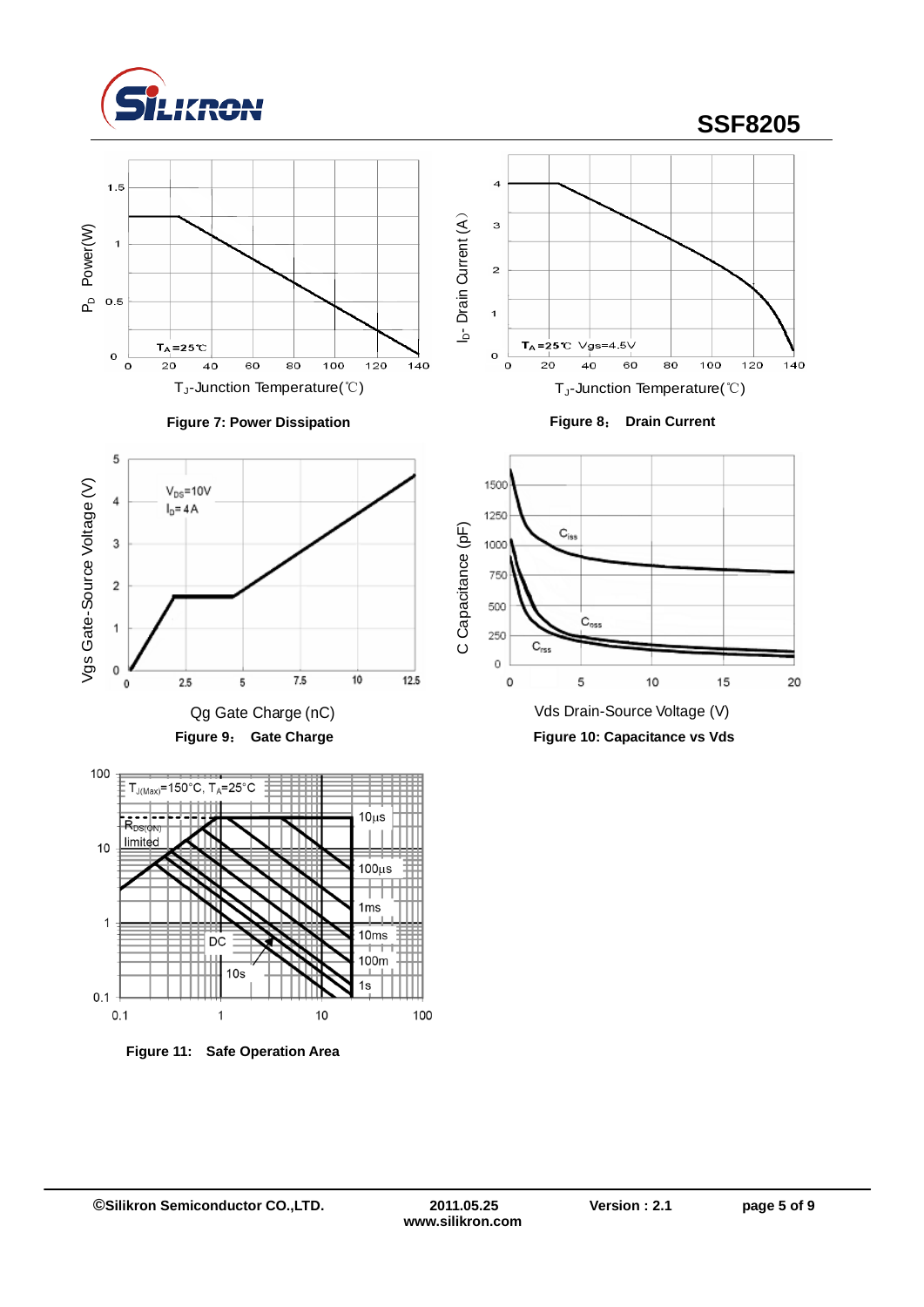



**Figure 12: Normalized Maximum Transient Thermal Impedance**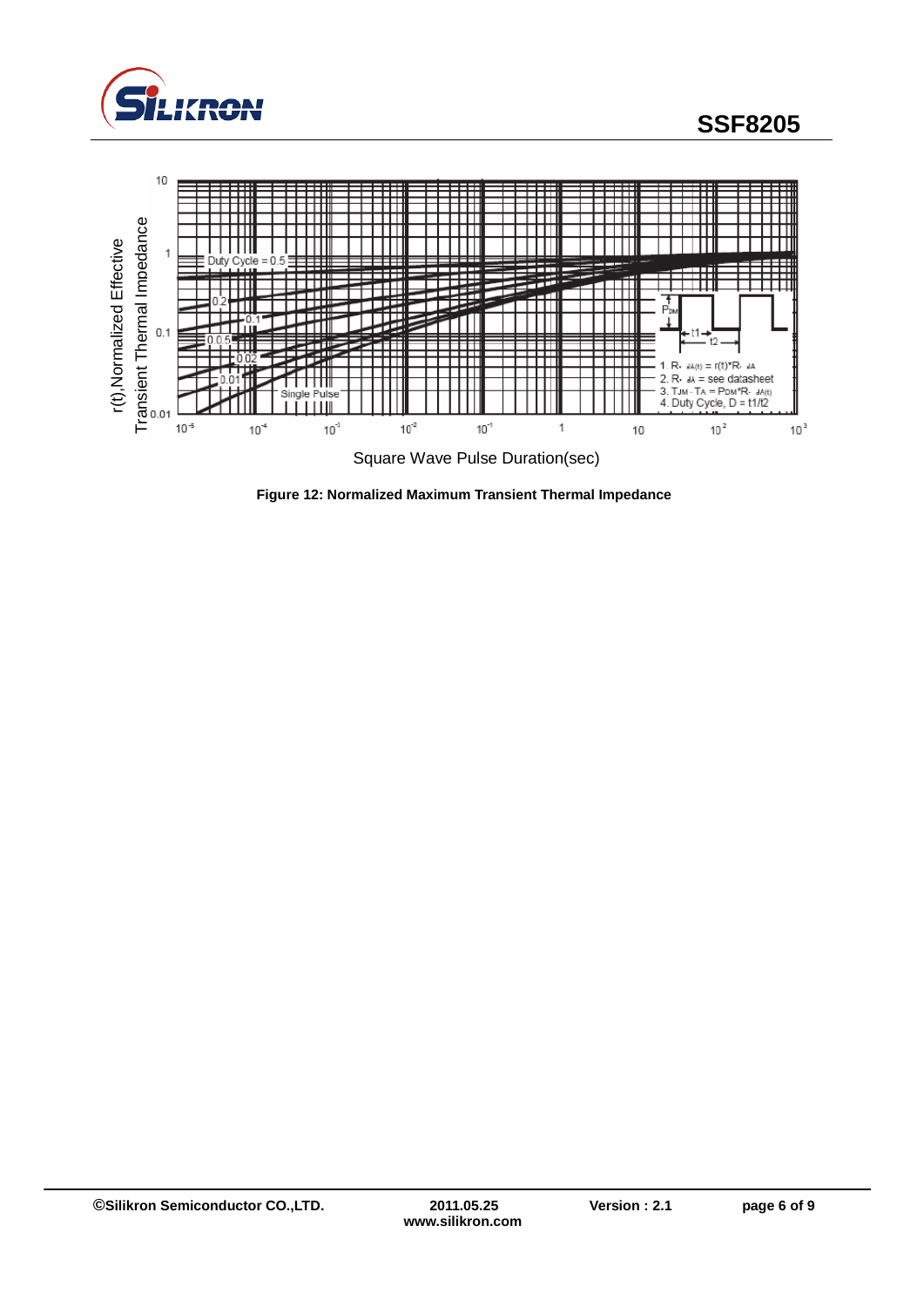

### **Mechanical Data**:

**SOT23-6 Dimensions in Millimeters (UNIT:mm)**









| <b>SYMBOLS</b> | <b>MILLMETERS</b> |                |         |  |  |
|----------------|-------------------|----------------|---------|--|--|
|                | NOM.<br>MIN.      |                | MAX.    |  |  |
| А              |                   |                | 1.45    |  |  |
| A1             |                   |                | 0.15    |  |  |
| A <sub>2</sub> | 0.90              | 1.15           | 1.30    |  |  |
| b              | 0.30              |                | 0.50    |  |  |
| c              | 0.08              |                | 0.22    |  |  |
| D              | 2.90 BSC.         |                |         |  |  |
| Ε              | 2.80 BSC.         |                |         |  |  |
| E1             | 1.60 BSC.         |                |         |  |  |
| e              | 0.95 BSC.         |                |         |  |  |
| e1             | 1.90 BSC.         |                |         |  |  |
| L              | 0.30              | 0.60           |         |  |  |
| L1             | 0.60 REF          |                |         |  |  |
| L2             | 0.25 BSC.         |                |         |  |  |
| R              | 0.10              |                |         |  |  |
| R1             | 0.10              |                | 0.25    |  |  |
| θ              | 0                 | 4              | $\bf 8$ |  |  |
| θ1             | $\overline{5}$    | $10^{\degree}$ | 15      |  |  |

#### **NOTES**:

- 1. All dimensions are in millimeters.
- 2. Dimensions are inclusive of plating
- 3. Package body sizes exclude mold flash and gate burrs. Mold flash at the non-lead sides should be less than 6 mils.
- 4. Dimension L is measured in gauge plane.
- 5. Controlling dimension is millimeter, converted inch dimensions are not necessarily exact.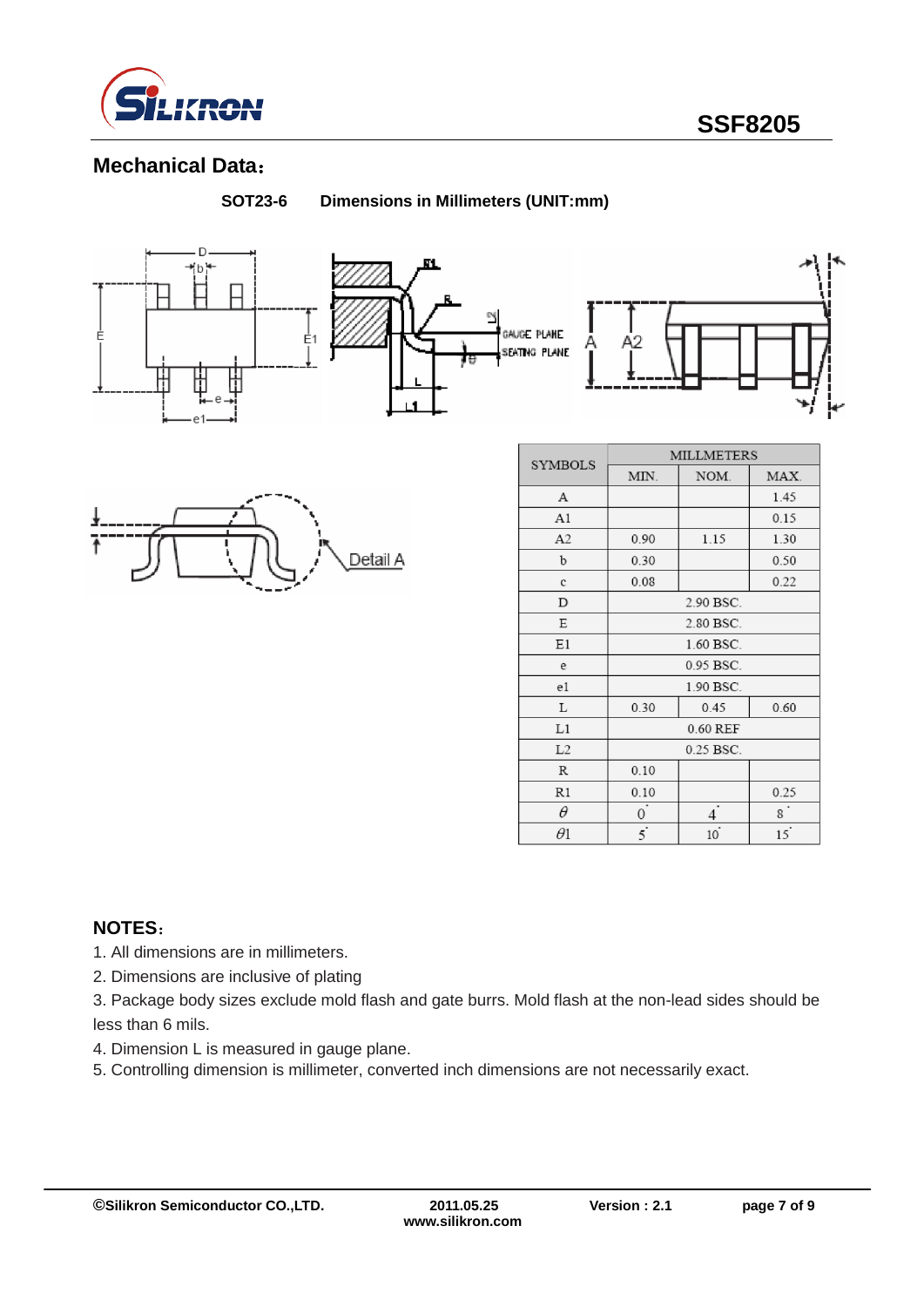

# **Ordering and Marking Information**

| <b>Device Marking: 8205</b> |                                    |  |
|-----------------------------|------------------------------------|--|
|                             | Package (Available)                |  |
|                             | <b>SOT23-6</b>                     |  |
|                             | <b>Operating Temperature Range</b> |  |
|                             | $C: -55$ to 150 °C                 |  |
|                             |                                    |  |
|                             |                                    |  |

# **Devices per Unit**

| Package        | Units/         | Tapes/            | Units/           | <b>Inner Boxes/</b> | Units/            |
|----------------|----------------|-------------------|------------------|---------------------|-------------------|
| Type           | Tape           | <b>Inner Box</b>  | <b>Inner Box</b> | <b>Carton Box</b>   | <b>Carton Box</b> |
| <b>SOT23-6</b> | <b>3000pcs</b> | 10 <sub>pcs</sub> | 30000pcs         | 4 <sub>pcs</sub>    | 120000pcs         |

## **Reliability Test Program**

| <b>Test Item</b>   | <b>Conditions</b>              | <b>Duration</b> | <b>Sample Size</b>  |
|--------------------|--------------------------------|-----------------|---------------------|
| High               | T <sub>i</sub> =125℃ to 150℃ @ | 168 hours       | 3 lots x 77 devices |
| <b>Temperature</b> | 80% of Max                     | 500 hours       |                     |
| <b>Reverse</b>     | $V_{DS}$ / $V_{CES}$ /VR       | 1000 hours      |                     |
| Bias(HTRB)         |                                |                 |                     |
| High               | $T_i=125^{\circ}C$ or 150 °C @ | 168 hours       | 3 lots x 77 devices |
| <b>Temperature</b> | 100% of Max $V_{\rm dss}$      | 500 hours       |                     |
| Gate               |                                | 1000 hours      |                     |
| Bias(HTGB)         |                                |                 |                     |